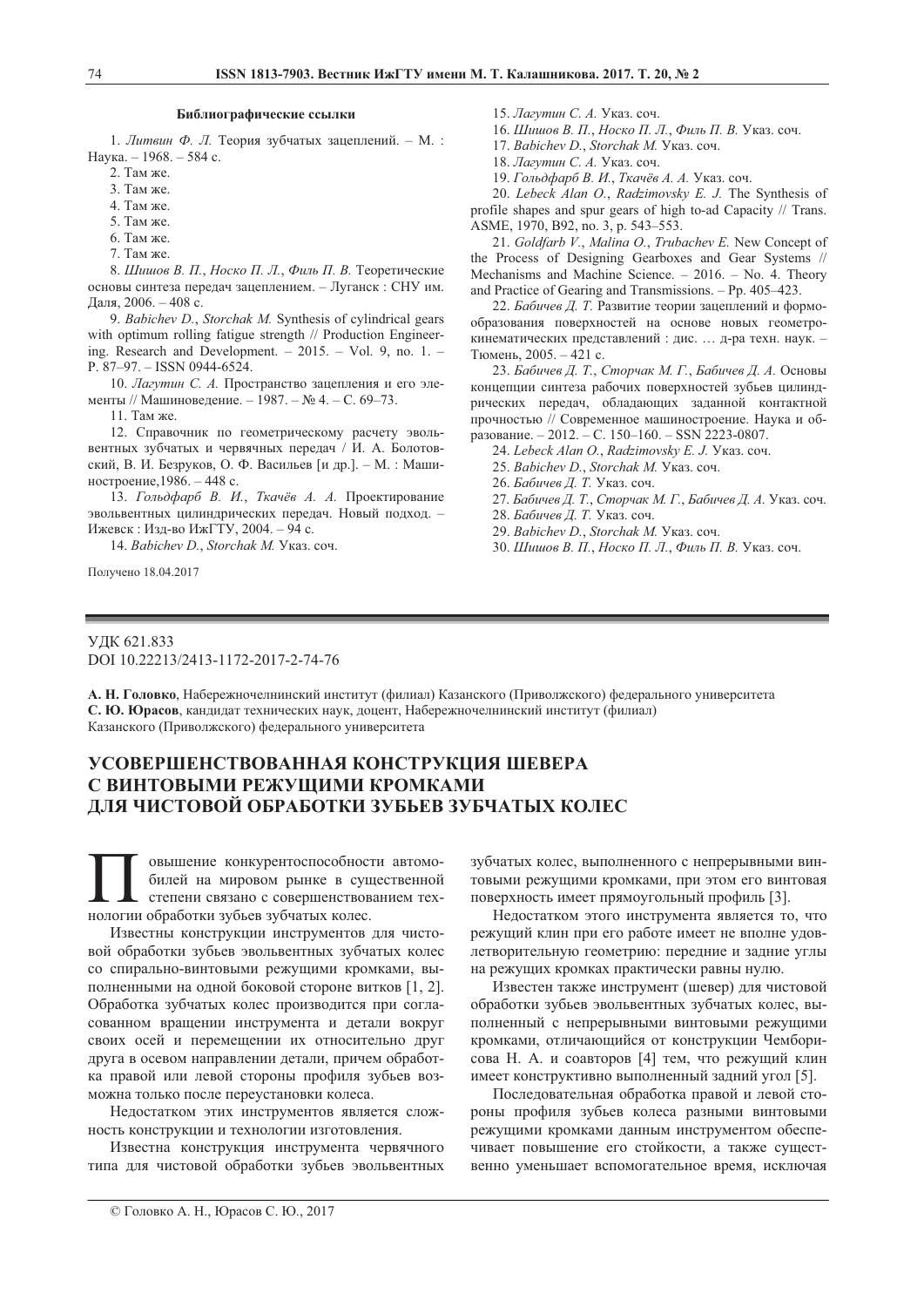необходимость переустановки колеса, и тем самым повышает производительность процесса.

Недостатками данной конструкции являются неблагоприятные условия работы режущего клина изза отсутствия конструктивно выполненного переднего угла, что приводит к низкой производительности обработки.

Ввилу того что было выявлено, что при переточке по наружной цилиндрической поверхности увеличивается величина «органической» погрешности профиля зуба колеса, была разработана схема, корректирующая «органическую» погрешность за счет дополнительной переточки по боковой поверхности витка инструмента, являющейся задней поверхностью [6, 7]. В связи с этим для упрощения процедуры переточки инструмента и минимизации возникающей «органической» погрешности при переточке по наружной цилиндрической поверхности было принято решение о внесении в конструкцию инструмента Н. В. Сморкалова и соавторов [8] положительного переднего угла у, образованного радиусной канавкой, и двух стабилизирующих ленточек шириной  $l$ , выполненных на наружной цилиндрической поверхности. При этом улучшается врезание инструмента в металл, уменьшается деформация стружки и улучшается ее сход, уменьшаются сила и мощность резания

Усовершенствованная конструкция инструмента (рис. 1, 2, 3) содержит режущие витки 1, на которых выполнены две непрерывные винтовые режущие кромки 2, образованные при пересечении каждой из боковых винтовых поверхностей 3 витка 1 с наружной поверхностью инструмента. При этом наружная поверхность инструмента выполнена в виде радиусной канавки 4, которая обеспечивает положительный передний угол у и двух стабилизирующих ленточек 5 шириной 1. Радиус канавки 4 определяется следующей зависимостью (рис. 4):

$$
R = \frac{B/2 - l}{\sin \gamma},
$$

где  $B$  – ширина витка;  $l = 0.05...0.1$  мм.



Рис. 1. Усовершенствованная конструкция шевера с винтовыми режущими кромками

Данное изменение в конструкции Н. В. Сморкалова и соавторов [9] избавило от необходимости в непроизводительной геометрии и переточке по передней поверхности, что позволило свести переточку инструмента только по задней поверхности с возможностью коррекции осевого хода инструмента.



Рис. 2. Усовершенствованная конструкция шевера с винтовыми режущими кромками (сечение А-А)





Рис. 3. Усовершенствованная конструкция шевера с винтовыми режущими кромками (вид Б)



Рис. 4. Расчетная схема для определения величины радиусной канавки

#### Библиографические ссылки

1. А.с. 1106609 СССР, МКИ В 23 Ғ 21/16. Инструмент для чистовой обработки зубчатых колес / С. П. Радзевич (СССР). - № 100408; заявл. 27.09.82; опубл. 07.08.84, Бюл. № 29. – 2 с. : ил.

2. А.с. 1004030 СССР, МКИ В 23 Ғ 21/16. Червячный инструмент / С. П. Радзевич (СССР). - № 3277248/25-08; заявл. 16.04.81; опубл. 15.03.83, Бюл. № 10. - 2 с.: ил.

3. Пат. 103771 Российская федерация, МПК В 23 F 21/00, В 23 Ғ 5/22. Инструмент червячного типа для чисто-